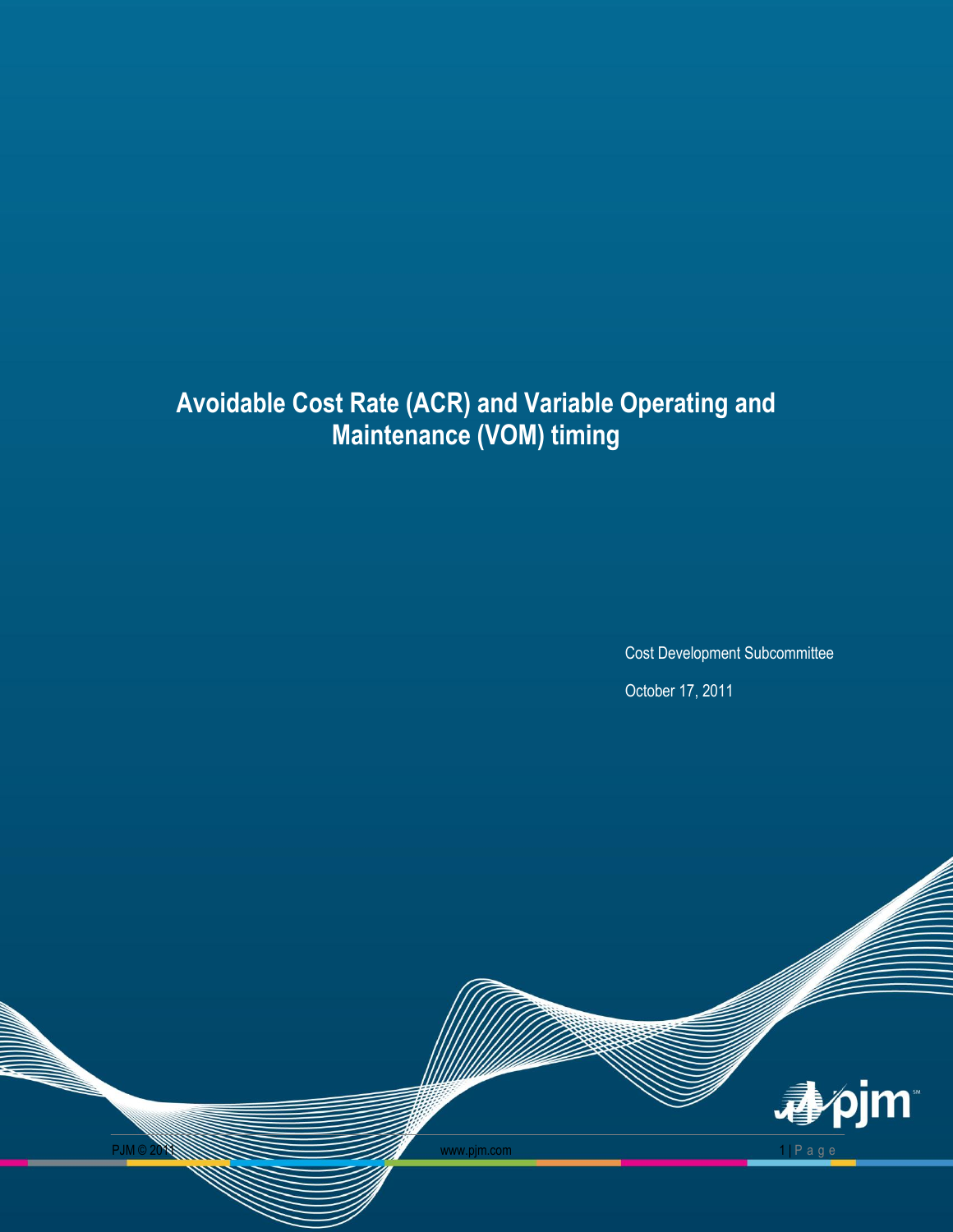# **Background Information**

The Cost Development Subcommittee (CDS) is responsible for developing, reviewing, and recommending standard procedures for calculating the costs of products or services provided to PJM when those products or services are required to be provided to PJM at a cost-based rate. These cost based offers are used by PJM to schedule generation in cases in which structural market power is found to exist.

Currently, the CDS is discussing Variable Operating and Maintenance (VOM) costs and reviewing the Manual 15: Cost Development Guidelines definitions for clarity and to ensure appropriate recovery of costs. In a subset of this discussion, the proposals being considered to move overhaul and inspection costs for Combustion Turbines (CTs) and Combined Cycle Units (CCs) into the capacity market and remove them from energy market component of VOM. The drive behind this approach is that some stakeholders believe that since overhauls and inspections are more of a fixed cost than a variable cost, it would be more appropriate to recovery those costs through capacity market rather than the energy market.

While reviewing Variable Operating and Maintenance costs, the CDS requested this document to explain the relationship between Avoidable Cost Rate (ACR) and VOM with respect to overhauls and inspections for CTs and CCs. ACR is a component of the Market Seller Offer Cap calculated in the RPM capacity market. Currently, costs for inspections and overhauls for these unit types can only be recovered through VOM in the energy market. The CDS is considering the redefinition of VOM to move overhaul and inspection costs into the Reliability Pricing Model (RPM) capacity market. This paper will explain the mathematical relationship between putting overhauls in ACR or VOM. The CDS problem statement defines the issue as:

*The current definition of incremental or short run marginal costs, in Manual 15 "Cost Development Guidelines" does not clearly specify the components of variable operations and maintenance (VOM) that are incremental and includable in cost-based energy offers. Some components of VOM may currently not be includable in cost-based offers in the appropriate market (capacity market or energy market).<sup>1</sup>*

This document will outline the effects of different timing on the removal of overhauls and inspections from energy cost offers, as well as the addition of overhaul and inspection costs into the RPM Capacity Market.<sup>2</sup> At this time, these are proposed changes being considered, and are not currently endorsed by the CDS. Part of the language the CDS is considering changing in Manual 15 is:

*Long Term Maintenance Expenses - Combustion Turbine and Combined Cycle Plant major inspection and overhaul expenses may be included in variable maintenance expenses regardless of accounting methodology if they meet specific criteria.<sup>3</sup>*

Since overhauls and inspections for CTs and CCs can be recovered in VOM, they cannot be recovered in the RPM offer cap. The tariff states that avoidable expenses are incremental expenses directly required to operate a Generation Capacity Resource that a Generation Owner would not incur if such a generating unit did not operate in the Delivery Year or meet Availability criteria during Peak-Hour Periods during the Delivery Year. For the purpose of determining an Avoidable Cost Rate, avoidable expenses shall exclude variable costs recoverable under cost-based

l 1Problem Statement to Address VOM in CDS [http://www.pjm.com/~/media/committees-](http://www.pjm.com/~/media/committees-groups/subcommittees/cds/20110808/20110808-item-04d-vom-problem-statement.ashx)

[groups/subcommittees/cds/20110808/20110808-item-04d-vom-problem-statement.ashx](http://www.pjm.com/~/media/committees-groups/subcommittees/cds/20110808/20110808-item-04d-vom-problem-statement.ashx)

<sup>2</sup>Solution Matrix from September 2011 CD[S http://www.pjm.com/~/media/committees-](http://www.pjm.com/~/media/committees-groups/subcommittees/cds/20110912/20110912-post-meeting-materials-cds-collaborative-solution-matrix-vom.ashx)

[groups/subcommittees/cds/20110912/20110912-post-meeting-materials-cds-collaborative-solution-matrix-vom.ashx](http://www.pjm.com/~/media/committees-groups/subcommittees/cds/20110912/20110912-post-meeting-materials-cds-collaborative-solution-matrix-vom.ashx)

<sup>&</sup>lt;sup>3</sup> Manual 15: Cost Development Guidelines<http://pjm.com/~/media/documents/manuals/m15.ashx>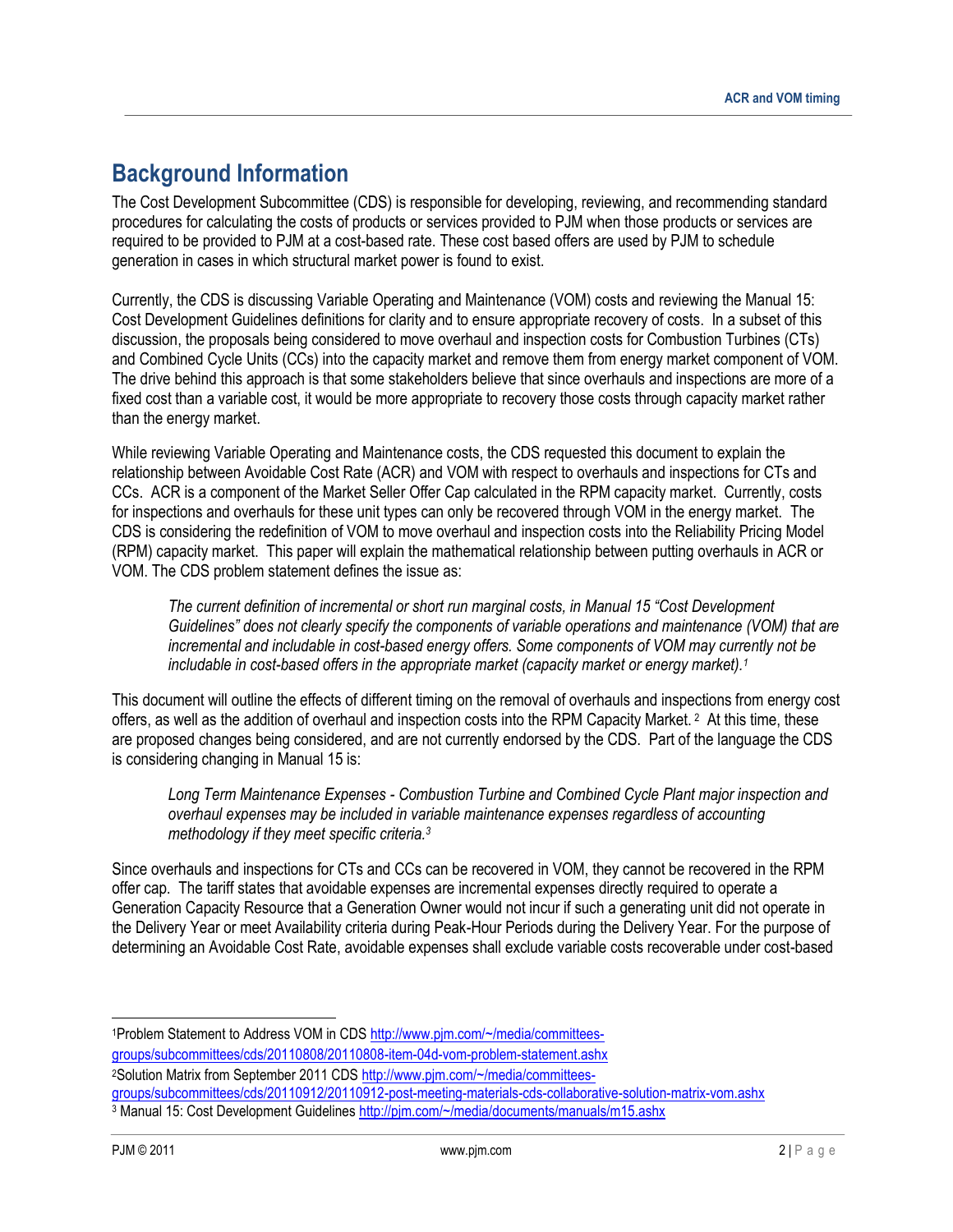offers to sell energy from operating capacity on the PJM Interchange Energy Market under the Operating Agreement. 4

## **Reliability Pricing Model (RPM) and Energy Market Relationship**

Overhaul and inspection costs are currently included in VOM for CTs and CCs. Basic VOM and ACR equations are related in the following ways:

 $RPM$  Offer  $Can = ACR - Net$  Revenues

Where ACR is the Avoidable Cost Rate and Net Revenues are the total revenues earned by a unit in PJM's Energy and Ancillary Service Markets less variable costs. However, Net Revenues obscures the underlying components of gross revenue and the cost offer.

RPM Offer Cap =  $ACR - (Gross Revenue - Energy cost offer)$ 

The energy cost offer can be further split into the following components:

*Energy Cost Offer* =  $Fuel + VOM + Overhaus$ 

The energy market cost offer for CTs and CCs currently includes overhaul and inspection costs so we can show that the cost offer is a function of fuel, VOM, and Overhauls.

RPM Offer Cap =  $ACR - (Gross Revenue - (Fuel + VOM + Overhaus))$ 

By expanding the components of the energy market offer from the above equation, it is then mathematically possible to move overhauls out of the energy market offer and into capacity market without a fundamental change to the above equation.

$$
RPM\;Offer\;Cap = ACR + Overhaus - (Gross\; Revenue - (Full + VOM))
$$

By making the change, instead of recouping overhauls in the energy market, the revenue needed to support overhauls would now be recovered in the capacity market. This is assuming that this rule change would not affect the marginal price of energy and ancillary services and that timing of the markets is not an issue.

### **Market Timing**

In the current system RPM auctions are three years in the future, and depend on three historical years of net revenues (also known as Energy and Ancillary Service Offset). For the upcoming 2015/2016 auction happening in May 2012, a unit's RPM cost offer would look like the following:

RPM Offer<sup>DY 2015-2016</sup> =  $ACR^{2011}$  escalated to 15/16 - Net Revenues<sub>2009 2010</sub> 2011

In May 2012 PJM will procure capacity for the 2015-2016 delivery year (June-May). A unit's RPM offer cap for the 2015/2016 delivery year would be equal its Avoidable Cost Rate for 2011 escalated to 2015/2016 delivery year minus the average Net Revenues for 2009-2011.

l

<sup>4</sup>CDS Educational Paper for VOM background [http://pjm.com/~/media/committees](http://pjm.com/~/media/committees-groups/subcommittees/cds/20110228/20110228-item-06a-cds-educational-paper-for-vom.ashx)[groups/subcommittees/cds/20110228/20110228-item-06a-cds-educational-paper-for-vom.ashx](http://pjm.com/~/media/committees-groups/subcommittees/cds/20110228/20110228-item-06a-cds-educational-paper-for-vom.ashx)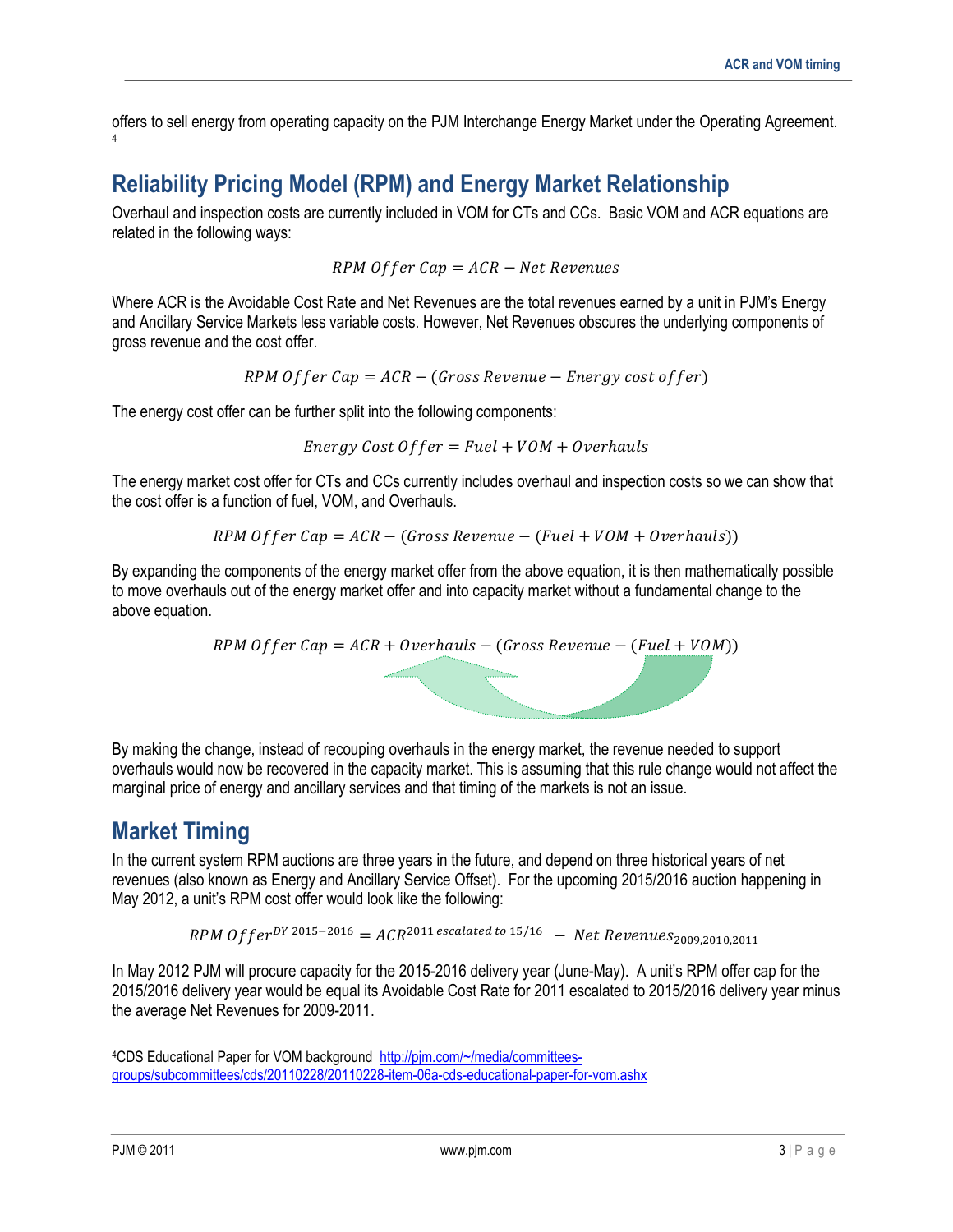## **CDS Scenarios Examined**

At the September meeting the CDS developed different scenarios to deal with the timing issues involved in moving overhauls and inspections into the capacity market.<sup>5</sup>

*Scenario 1:* 

#### **Change VOM methodology as of 2015/2016 BRA Auctions. Add overhauls into ACR in May 2012 at the time of the 2015/2016 Delivery Year Auction. Take Overhauls out of VOM beginning 6/1/2015 (start of 2015/2016 DY)**

Again, the first capacity auction for the 2015/2016 delivery year will happen in May 2012. The RPM offer for Delivery Year 15/16 would include ACR 2011 costs escalated to 2015/2016.

$$
RPM\;Offer^{15-16} =
$$

ACR (w/Overhauls)<sup>2011</sup> escalated to 15/16 – Net Revenues(w/Overhauls)<sub>AVG(2009-2011)</sub>

In this scenario, both the ACR and the net revenues offset include inspection and overhauls.

RPM Offer Cap =  $ACR + Overhaus - (Gross Revenue - (Full + Overhaus + VOM))$ 

So the cost of overhauls would be imbedded into the cost offer, and subtracted from gross revenue.

$$
RPM\;Offer\;Cap=ACR+\theta\textit{verhauls}-Gross\;Review=Fuel-\theta\textit{verhauls}-VOM
$$

$$
RPM\;Offer\;Cap = ACR - Gross\;Review = Fuel - VOM
$$

The RPM Offer would include inspection and overhauls in both ACR and net revenues offset all years until 2021/2022:

RPM Offer<sup>DY 2021-2022</sup> =  $ACR^{2019}$  escalated to 21/22 – Net Revenues<sub>(2016,2017,2018)</sub>

This is because 2016 will be the first full year to not include inspection and overhauls in the energy market cost offer.

*Scenario 2:* 

#### **Switch to new VOM methodology as of Jan 1, 2012. Anything moved out of VOM will be adding into ACR offers for 2015/2016 DY at the May 2012 Base Residual Auction.**

This is the same as the scenario above except that 2012 would be the first year to not include VOM and so the first delivery year to not include overhauls in both the cost offer and ACR is 2018/2019 auction in May 2015.

RPM Offer<sup>DY 2018-2019</sup> =  $ACR^{2015}$  escalated to 18/19 - Net Revenues<sub>2012,2013,2014</sub>

This is because 2012 will be the first full year to not include inspection and overhauls in VOM.

l <sup>5</sup> Collaborative Solution Matrix September 2011 [http://www.pjm.com/~/media/committees](http://www.pjm.com/~/media/committees-groups/subcommittees/cds/20110912/20110912-post-meeting-materials-cds-collaborative-solution-matrix-vom.ashx)[groups/subcommittees/cds/20110912/20110912-post-meeting-materials-cds-collaborative-solution-matrix-vom.ashx](http://www.pjm.com/~/media/committees-groups/subcommittees/cds/20110912/20110912-post-meeting-materials-cds-collaborative-solution-matrix-vom.ashx)